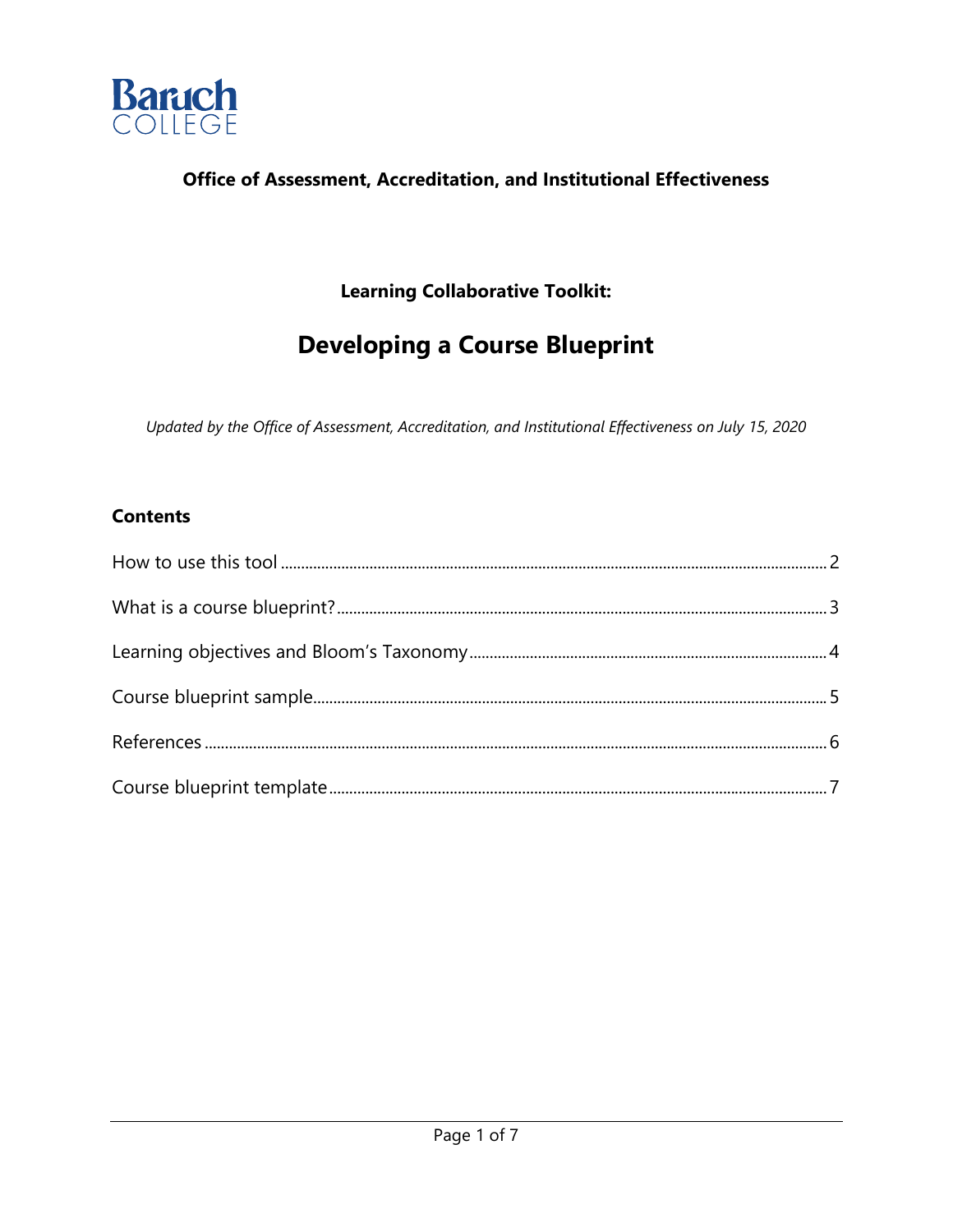

#### **How to use this tool**

**Guidance**: This Course Blueprint tool allows faculty as well as administrators who deliver programs with student learning objectives to **facilitate student learning** by gaining clarity on the different elements of teaching and learning involved in their course curriculum.

#### **Source**:

This Course Blueprints tool is based on Laurie Richlin's book, **Blueprint for Learning**. The book provides a rich array of tools which faculty can use as part of their course design portfolio. The complete citation is Richlin, L. Blueprint for learning: Constructing college course to facilitate, access, and

document learning. Sterling, VA: Stylus Publishing, LLC and the publisher's website link to the book is here:

https://styluspub.presswarehouse.com/browse/book/9781579221430/Blueprint-for-**Learning** 

Additional sources cited on this Course Blueprint tool are listed at the end of the document, under "References."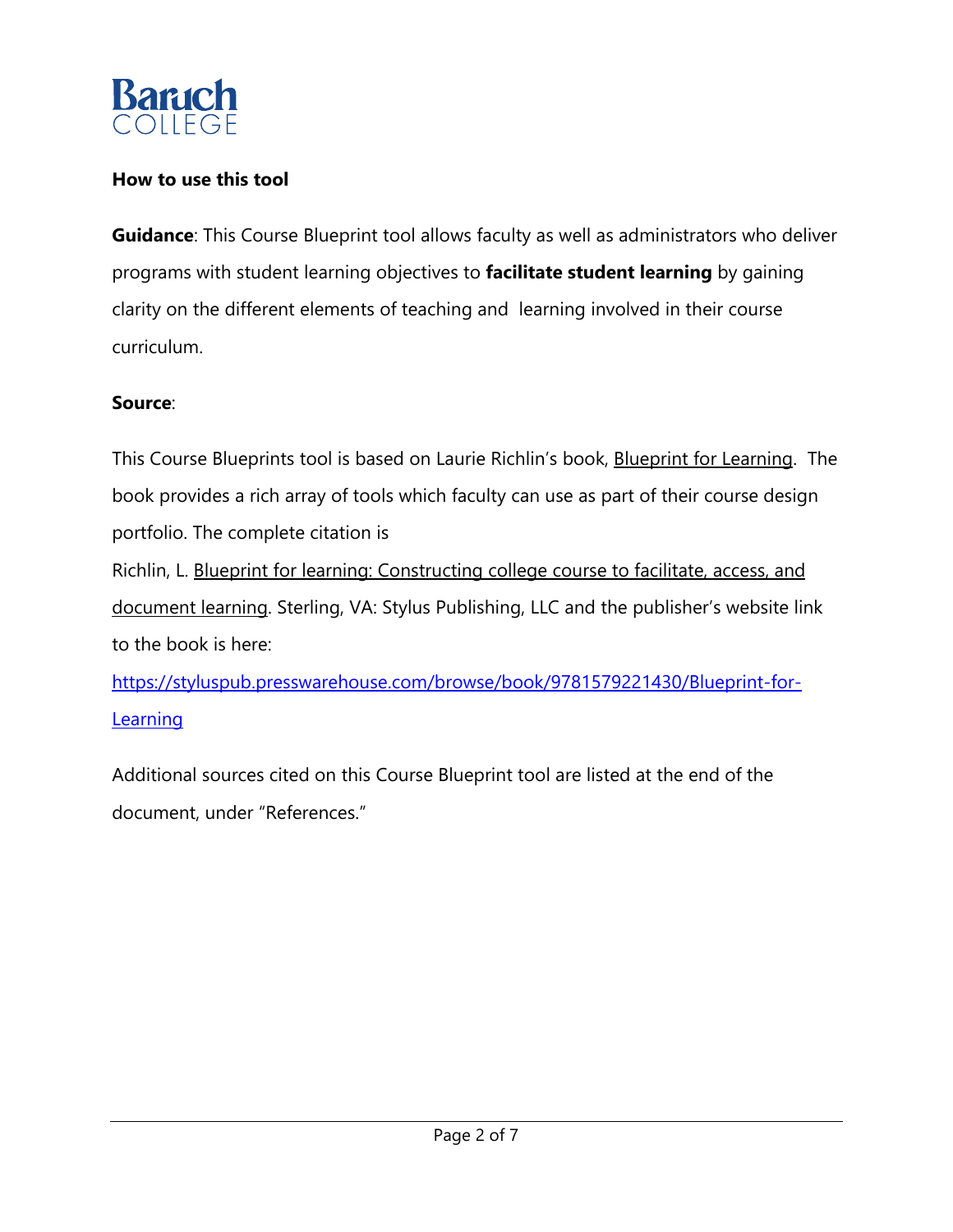

#### **What is a course blueprint?**

A course blueprint is part of a larger course design portfolio. It is a way for an instructor to map out the different aspects of teaching and learning which go into a given course, thus providing an opportunity to articulate and "draw," so to speak, a holistic picture of the course. This can be helpful for the instructor's own course design and course revision efforts, as well as for discussions with colleagues regarding the course and how it fits into the program curriculum as a whole. It can certainly inform the way that an instructor crafts the syllabus which they share with students.

- 1) Teaching Goals Instructor's goals for what to teach, rooted in the theories, content, and big questions of the academic discipline.
- 2) Learning Objectives Specified abilities that students will be able to achieve; the behaviors that students will be able to perform after completing the course. These must be observable and measurable, and criteria for their measurement should be described in a rubric.
- 3) Learning Experience Activities designed to assist students in achieving the learning objectives. These activities may be passive or active.
- 4) Evaluation Plan Assignments, tests, and grading system developed by the instructor used to assess how students reach the course learning objectives.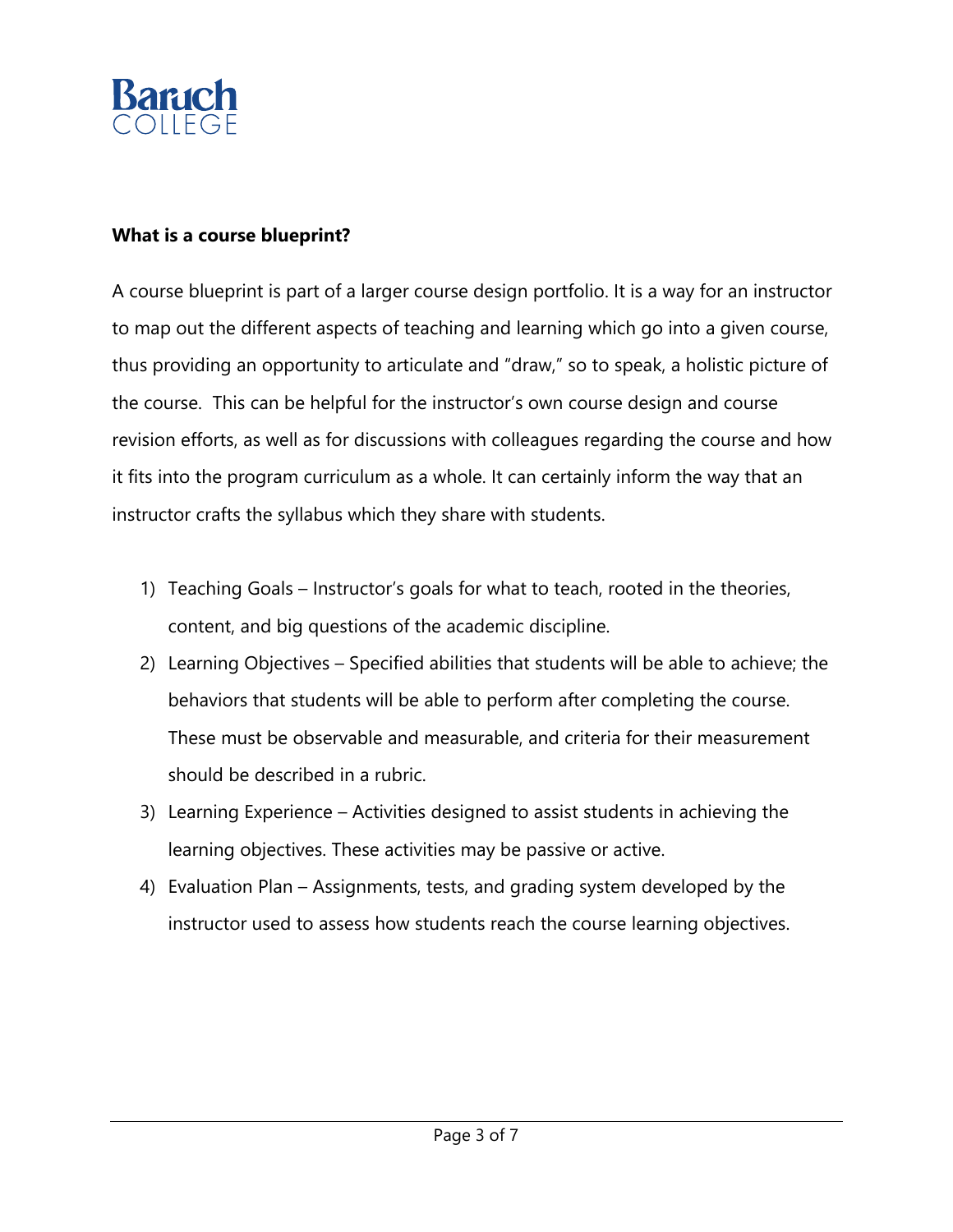

#### **Learning objectives and Bloom's Taxonomy**

A group of cognitive psychologists, curriculum theorists and instructional researchers, and testing and assessment specialists published in 2001 a revision of Bloom's Taxonomy with the title A Taxonomy for Teaching, Learning, and Assessment. Information about this Revised Bloom's Taxonomy is found here: https://www.celt.iastate.edu/teaching/effective-teaching-practices/revised-bloomstaxonomy/

As this resource from the Iowa State University Center for Excellence in Teaching and Learning explains,

A statement of a learning objective contains a verb (an action) and an object (usually a noun). The verb generally refers to [actions associated with] the intended cognitive process. The object generally describes the knowledge students are expected to acquire or construct. The cognitive process dimension represents a continuum of increasing cognitive complexity—from remember to create. . . . The knowledge dimension represents a range from concrete (factual) to abstract (metacognitive).

Please access the above-referenced Iowa State University web page for full-color details and explanations about the revised taxonomy, and how it can be used to write clear learning objectives.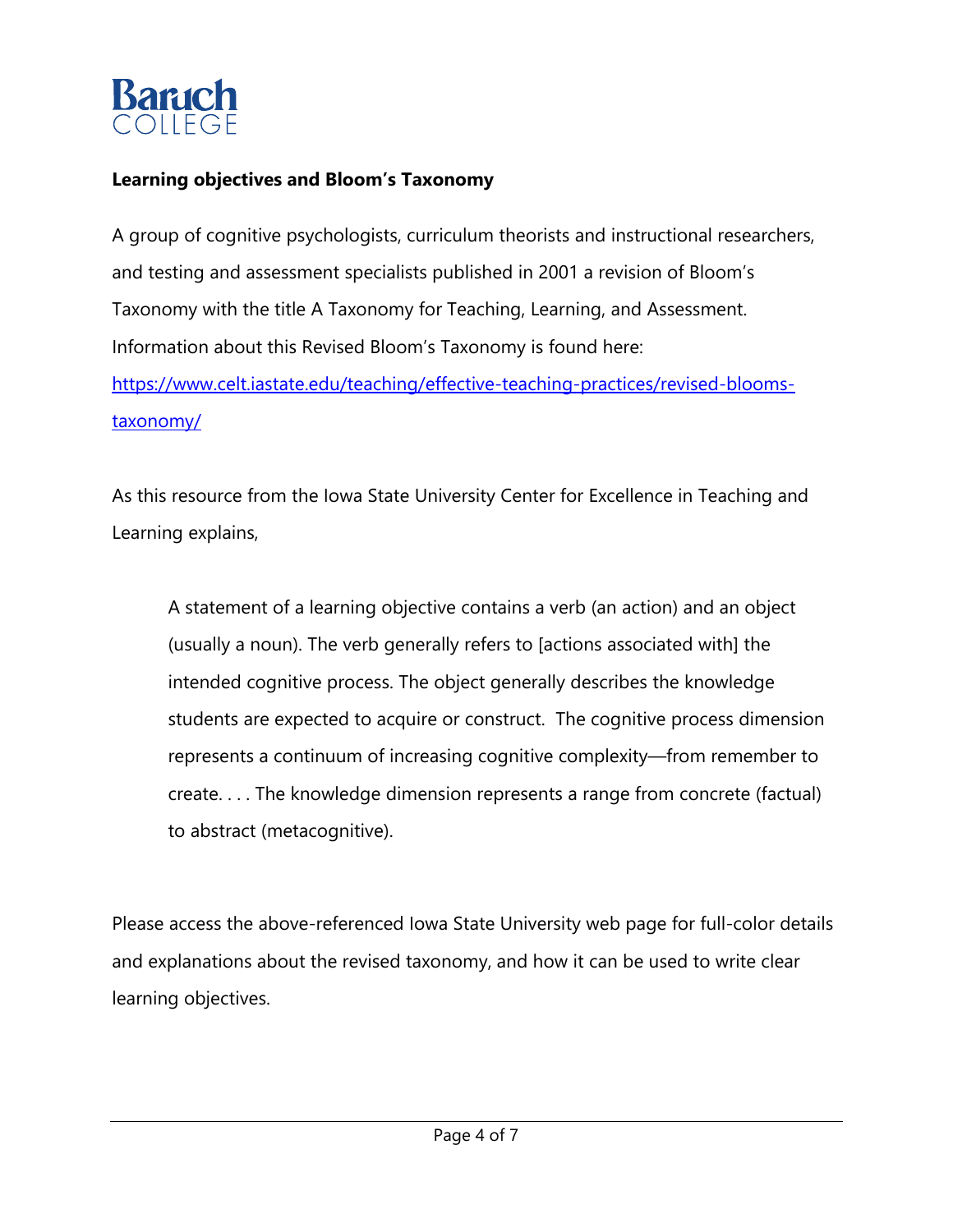

#### **Course blueprint sample**

Below is a sample, based on page 69 of Richlin's book.

# **Sample Framework for Integrating Information Literacy into a Course**

# **Knowledge Dimension: Information Literacy Cognitive Process: Apply**

| TG = Teaching Goal         | Students will understand how to         |
|----------------------------|-----------------------------------------|
|                            | construct and implement effective       |
|                            | research strategies                     |
| $LO = Learning Objective$  | Students completing this course will be |
|                            | able to                                 |
|                            | 1. design a general process for         |
|                            | searching for information;              |
|                            | 2. gather and evaluate information,     |
|                            | and                                     |
|                            | 3. appropriately modify the search      |
|                            | plan as new insights are gained         |
| $LE = Learning Experience$ | 1. Class discussions                    |
|                            | 2. Library workshop on using library    |
|                            | resources for research                  |
|                            | 3. Lectures                             |
|                            |                                         |
| $EP = Evaluation Plan$     | Assignments:                            |
|                            |                                         |
|                            | 1. Students develop a research plan,    |
|                            | articulating the process from start     |
|                            | to finish                               |
|                            | 2. Students keep a research journal     |
|                            | documenting how they located the        |
|                            | information                             |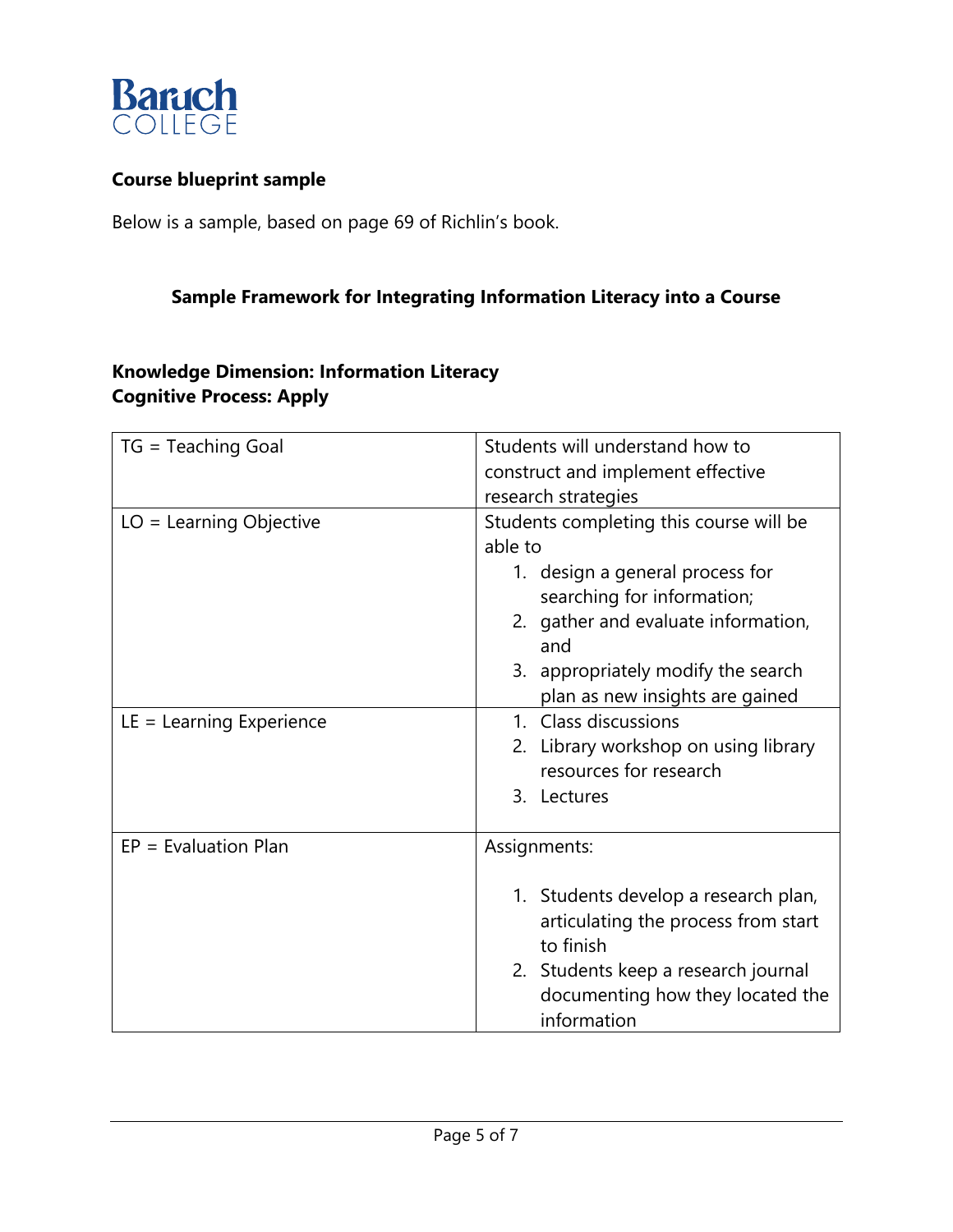

#### **References**

Iowa State University Center for Excellence in Learning and Teaching. Revised Bloom's taxonomy http://www.celt.iastate.edu/teaching/effective-teaching-practices/revisedblooms-taxonomy/

Richlin, L. Blueprint for learning: Constructing college course to facilitate, access, and document learning. Sterling, VA: Stylus Publishing, LLC.